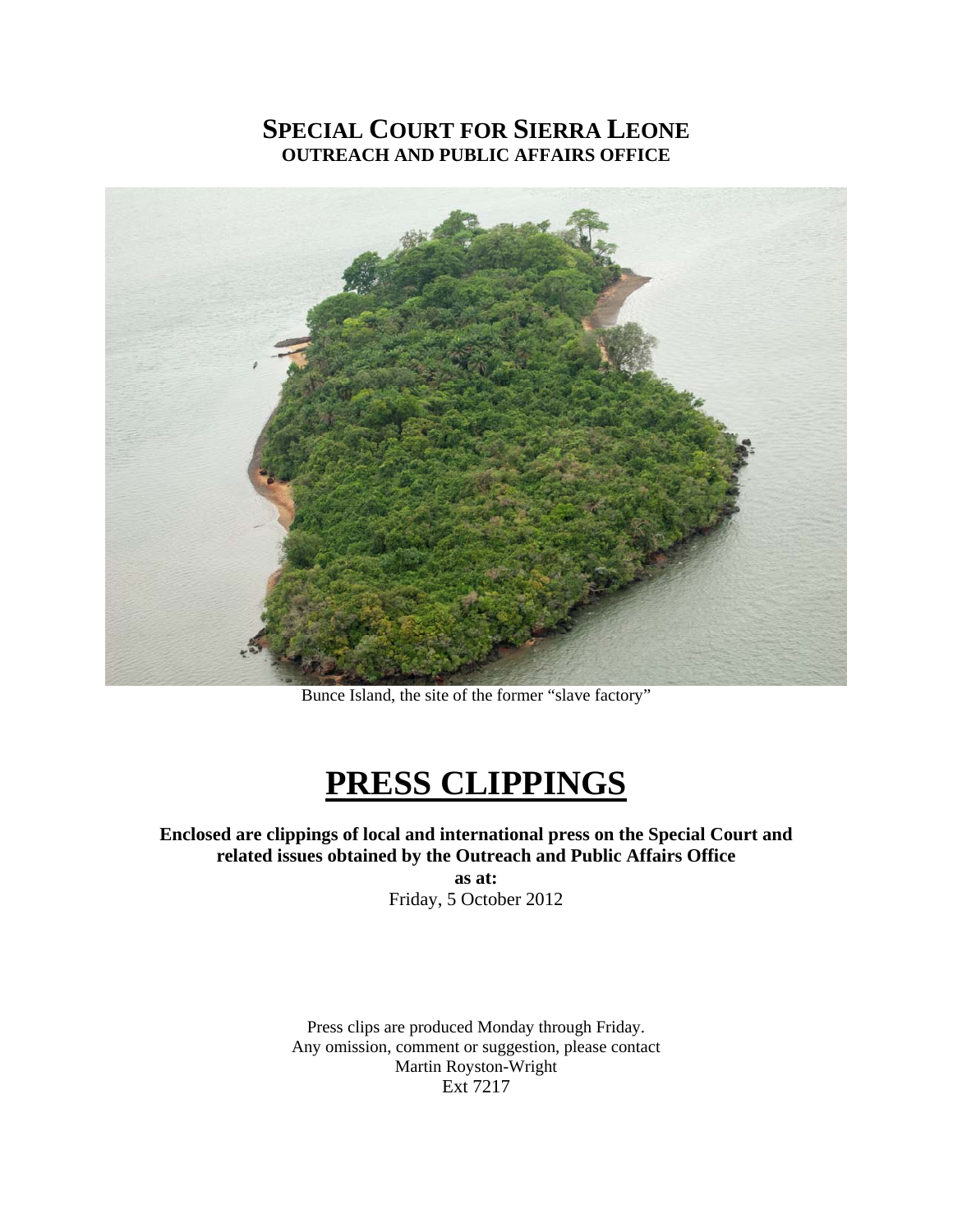| <b>Local News</b>                                                    |           |
|----------------------------------------------------------------------|-----------|
| Special Court for Sierra Leone – Sentencing Hearing / Sierra Express | Page 3    |
| To Commemorate ICC's 10th Anniversary African / Awoko                | Pages 4-5 |
| Former Salone ACC Commissioneron Rule of Law / Sierra Express        | Pages 6-9 |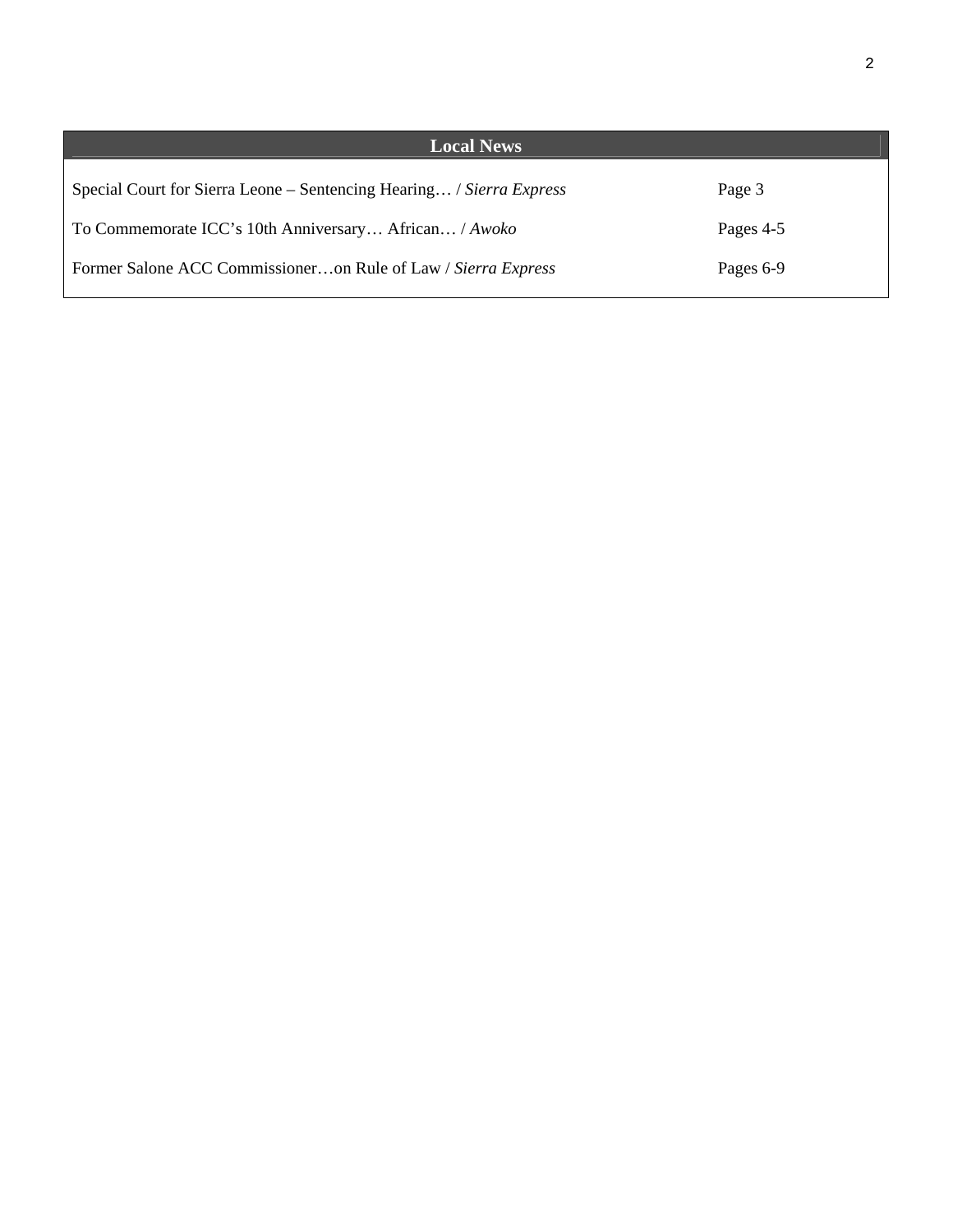#### **Special Court for Sierra Leone – Sentencing hearing in the Contempt Trial of Bangura, et. al.**

Justice Teresa Doherty will convene a sentencing hearing in Freetown at 9:00 a.m. Friday for four ex-AFRC officials convicted on contempt charges relating to attempting to bribe and/or otherwise induce prosecution witnesses to recant testimony (say the testimony was untrue) given in the AFRC trial.

Two of those convicted, Hassan Papa Bangura ("Bomblast") and Samuel Kargbo ("Sammy Ragga") will participate in Freetown. The other two, Ibrahim Bazzy Kamara and Santigie Borbor Kanu ("Five-Five") will participate via VTC video link from Rwanda, where they are serving their prison sentences on convictions for war crimes and crimes against humanity.

The Prosecution brief was received last Friday. The Defence briefs are due today (Friday).

The media and public are invited to view the oral arguments in Courtroom 1 at the Special Court.

Outreach and Public Affairs Office, Special Court for Sierra Leone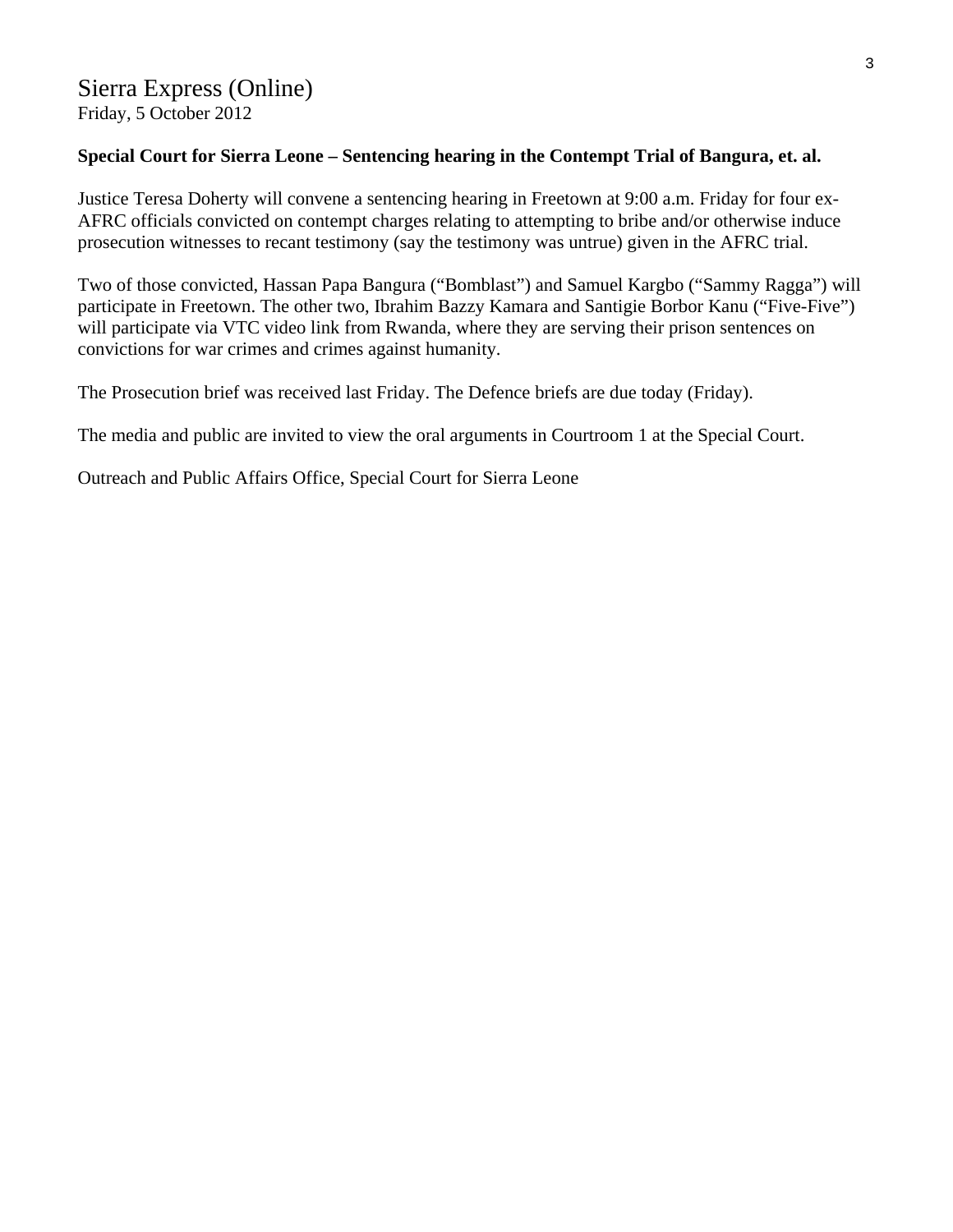#### **To commemorate ICC's 10th anniversary… African journalists meets in Nuremberg**

Fifteen (15) journalists from Africa, America and the Arab League are meeting in Nuremberg, Germany, to commemorate the 10th anniversary of the coming into force of the Rome statute of the International Criminal Court (ICC).

The programme includes a conference and workshop for journalists that is being organized by 'Wayamo Communication Foundation' and the Nuremberg Founding office with funding from the German Foreign Office.

It also has as its theme 'through the lens of Nuremberg: The International Criminal Court at its tenth anniversary'.

Course Director of the Wayamo Fondation, Bettina Ambach said that the purpose of the meeting is that "this city hosted the Nuremberg trials after the Second World War and for a long time, there have been questions as to why there are no criminal justice institutions in Nuremberg." Because of all these questions "the Parliament last year, decided to establish the Academy in Nuremberg

and this conference hosting the first big events, which is a two-day conference starting Thursday to Friday and also a four-day workshop for the journalists"

Adding that "this is not a conference or event, that we are using to try to convert everybody to be supporters of the International Criminal Court, International Criminal Justice. But rather we want to offer a discussion forum where different views will be uttered, discussed and where Africa and Arab concerns are freely discussed. It is a modest expectation that can be reached"

The Course Director maintained that "for the journalists, we expect them to report objectively, fairly factual about these issues. Not telling them what to write but to have knowledge about these issues and be able to identify the very common misconceptions of the court."

Targeted for this programme, she said "are Africa, representatives from the International Criminal Court but also the other tribunals like the **Special Court for Sierra Leone**. We also have representatives of the Arab league and African Union civil society representation, representatives from the US and situation countries like Kenya, Uganda and Libya."

These people will be talking on topics like; the Nuremberg trials and their relevance today, Heads of State immunity-a thing of the past?, how to deal with critical perceptions of the ICC Africa and Arab countries and experiences of prosecutions in international Criminal Courts and Tribunals," she said.

For Sierra Leone, Ambach said the Prosecutor for the Special Court, Brenda Hollis will be in two panels where they will be discussing Heads of State immunity.

"We ask the question, is that a thing of the past? We will be looking at the sentence of Charles Taylor, the indictment of Al Bashia, where the court is now saying there is no immunity, we look at Ivory Coast where the former president is in the Hague now."

'The second panel which is the role of international prosecutor, there other issues life complementarity what can and should a national state do to make their own judiciary system capable of prosecuting international crime without going to the Hague.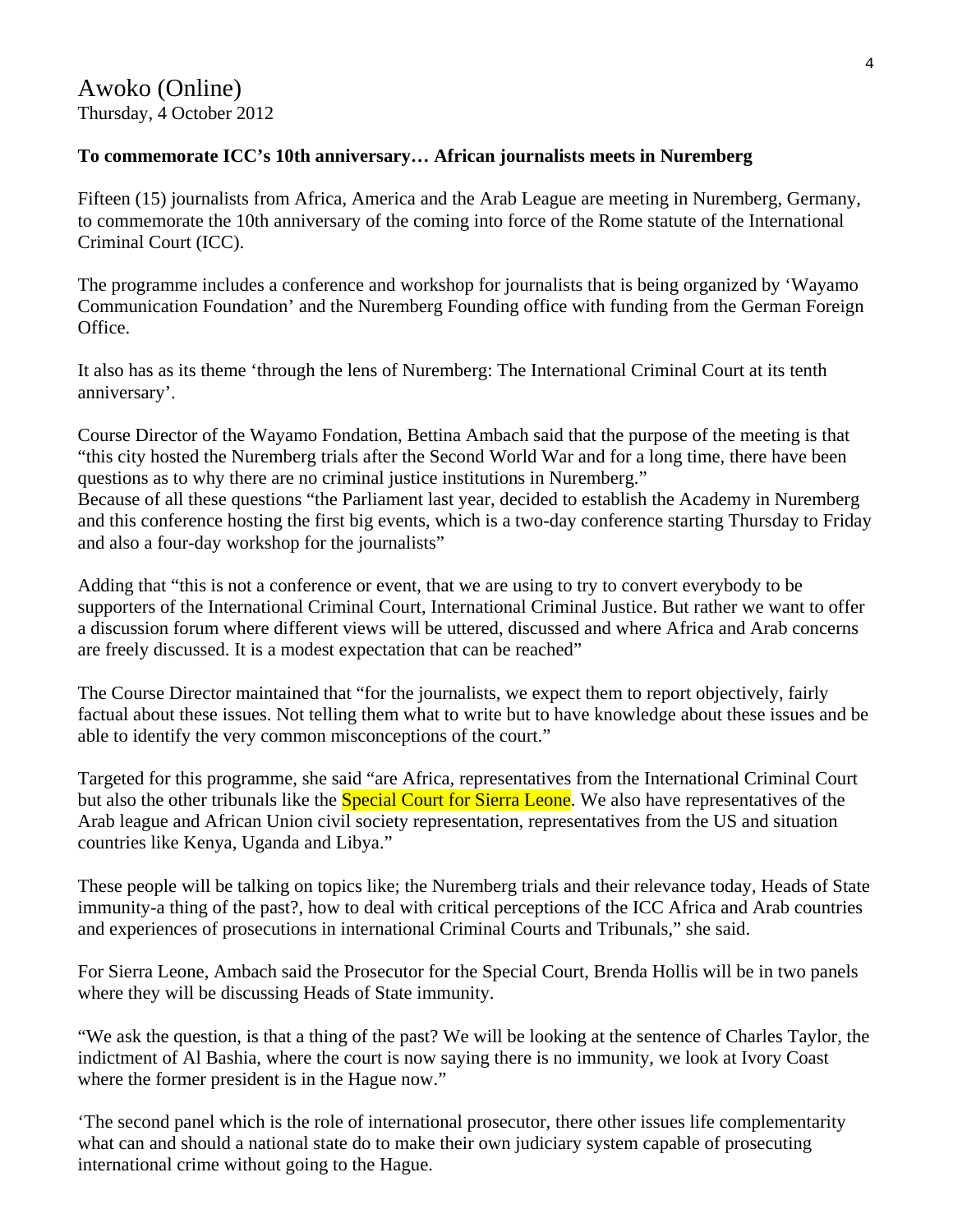Critical perception about ICC, why so many people in Africa think that ICJ targets Africa. How do we deal with these misceptions, how do we inform the people better."

For Sierra Leone, she said "another issue is, once the court closes down what do we do with the material, victims and experiences, the completion strategy of the court and the legacy it has?"

The conference starts today in Nuremberg, Place of Justice.

By Betty Milton in Germany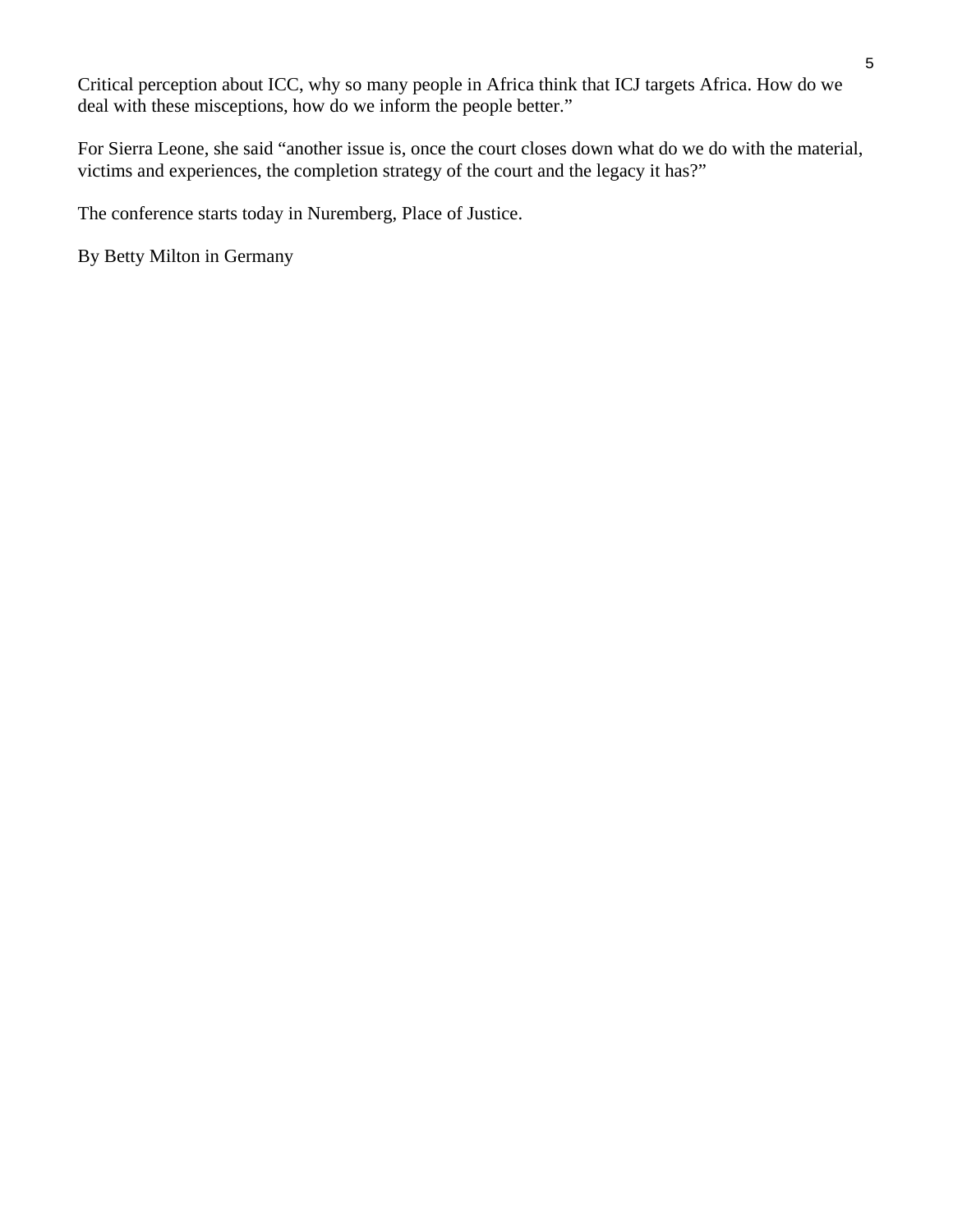# Sierra Express (Online)

Thursday, 5 October 2012

### **Former Salone ACC Commissioner, delivers speech at high level debate on Rule of Law**

The high level panel discussion on the Rule of Law and Post 2015 Agenda held on Thursday, September 27, 2012 at the UN Secretariat was sponsored by the Republic of Senegal, Open Society Foundations and the Bingham Center for the Rule of Law. (Photo: Abdul Tejan Cole)

The discussion was moderated by Sir Jeffrey Jowell, Director of the Bingham Center for the Rule of Law, and former Vice President of the Council of Europe's Commission for Democracy Through Law ('The Venice Commission').



Panelists included Minister of Justice of Senegal, the Hon. Ms. Aminata Touré; United Nations Development Program, Mr. Magdy Martinez-Soliman and Open Society Foundations' Africa Regional Director, Mr. Abdul Tejan Cole (former Anti-Corruption Commissioner, Sierra Leone)

Though, Minister for Justice and Attorney General of Sierra Leone, the Hon. Mr. Frank Kargbo was a scheduled panelist, however, he was unable to attend or participate.

According to the UN Department of Public Information the "Declaration on the Rule of Law at the National and International Levels" adopted by the General Assembly during its 67th Session is a renewed avowal that "the rule of law applied equally to all States and international organizations, including the United Nations. All persons, institutions and entities were accountable to just, fair and equitable laws, and entitled to equal protection before the law, without discrimination."

In his speech, Mr. Tejan-Cole argued that in this time of world uncertainties "legal tools and effective, fair and functional legal institutions can help create the stability and security that are needed around the world, particularly by the poorest among us."

"This stability and security, in turn, gives all of us hope for the future, and allows us to develop resilience against the shocks and setbacks that the world throws at us," he added.

Mr Tejan-Cole's profile on Yale World Fellows Program 2002 indicates his credentials includes New York and Acting Executive Director of the Open Society Initiative for West Africa (OSIWA), A noted human rights lawyer and activist, former Commissioner of Sierra Leone's Anti-Corruption Commission, Deputy Director of the International Center for Transitional Justice's Cape Town office, and worked as Adviser and Component Manager for the Justice Sector Development Program.

He served as Secretary General, Vice President, and President of the Sierra Leone Bar Association. He was Board Chair of the Open Society Initiative for West Africa, West Africa Democracy Radio, Open Society Justice Initiative and Timap for Justice. He also worked as a trial attorney and Appellate Counsel in the Special Court for Sierra Leone and taught law at the University of Sierra Leone.

Excerpts from Speech by Mr. Tejan-Cole: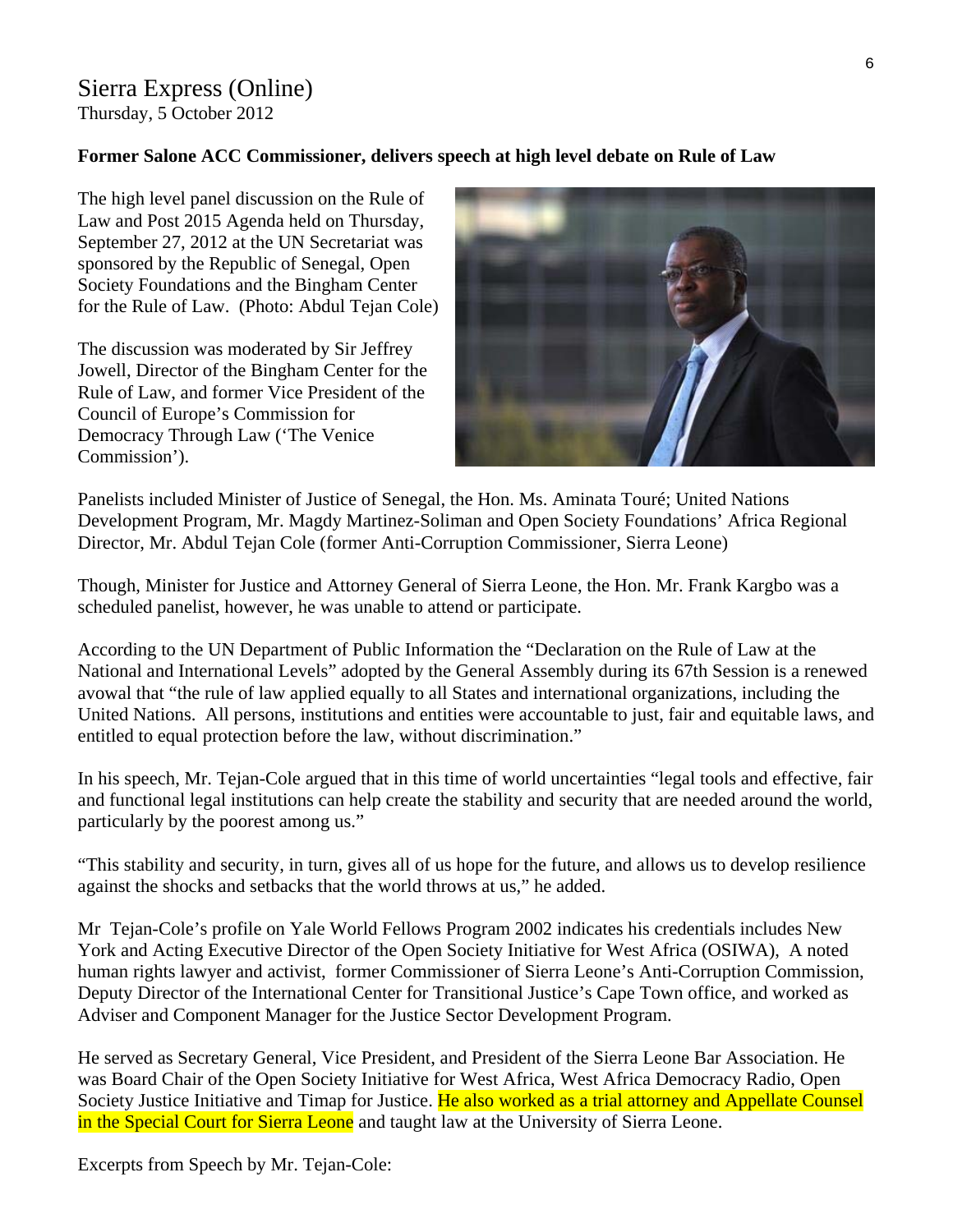As we look towards the future, our world is in trouble.

 The financial crises that continue to rock Europe and the United States are reverberating around the globe, plunging many families into poverty and despair. Aid budgets are shrinking. The gap between the "haves" and the "have-nots" is widening. The hopes that poured out on the streets with the Arab Spring were ignited by one young man's desperation that the law – and institutions that enforced it – were not fair, accountable or accessible. But the reforms prompted by the massive upheavals in the Middle East and North Africa remain uncertain, fragile and prone to setbacks.

 And yet, this narrative of global uncertainty and fear poses the possibility of a counter-narrative– a positive, bold and imaginative vision for the future. To realize this, however, we will need to come together and unite behind a common purpose. Such a task is not easy. All these sources of ongoing instability and crisis can, and do, act as hindrances to development. A stabilizing, and in fact, a positive force amid this global insecurity, however, is the rule of law – and it needs to be a central tenet of any post 2015 world.

 As an international civil society organization with deep country-based roots around the globe, the Open Society Foundations works with governments to pursue a vision of the world where everyone, including the poor and marginalized, has access to fair legal structures and can have their grievances heard and addressed equitably; where legal systems operate according to clear rules and do not arbitrarily deprive people of their freedom; where those victimized by unspeakably brutal acts during conflict can have their day in court and have their violators account publicly for their actions. There are many uncertainties in our present world, but one thing holds true: that legal tools and effective, fair and functional legal institutions can help create the stability and security that are needed around the world, particularly by the poorest among us. This stability and security, in turn, gives all of us hope for the future, and allows us to develop resilience against the shocks and setbacks that the world throws at us.

When we come together at the United Nations, we use a lot of terms that can become catchphrases, if we are not careful. Development is one of those words. What do we really mean by the word "development"? We must challenge ourselves to remember, constantly, that the word development has human content and human application. Development is, and should be, all about realizing human potential and freedom. But development doesn't achieve itself. We must work to enable people to achieve their potential and freedom, and for this, we need a range of legal tools that aim to recognize and respond to these emerging "big picture" challenges while empowering people and improving their lives in a meaningful way, every day.

 To give an example from my own beloved country, Sierra Leone: it is a country in which poverty is pervasive and where two thirds of the population live on less than 2 USD a day. The country's legal profession is severely undersized, with fewer than 200 practicing lawyers mainly based in the capital Freetown serving a population of about 6 million. Legal services are unaffordable and inaccessible for the vast majority of people, especially those in rural areas.

 Although the overall prison population is not large, it is growing – doubling since 2004 — and 57% of those in prison are remand prisoners awaiting trial. And of those, the vast majority are male, married, and income earning, supporting an average of four dependents at the time of arrest, mostly young children. In short, they represented the average man riding the Freetown poda poda (mass transportation vehicles) in Sierra Leone.

 We know this because, in 2011, we surveyed 128 detainees in three major prisons in Sierra Leone who were waiting for their day in court. They were overwhelmingly poor and without the cushion of extra resources to fall back on in times of trouble. With no safety net, the impact of their brush with the law was, in nearly all cases, devastating – not only for them as individuals but also for their families as well. Detainees spoke of the social stigma they and their families suffered, the serious economic consequences,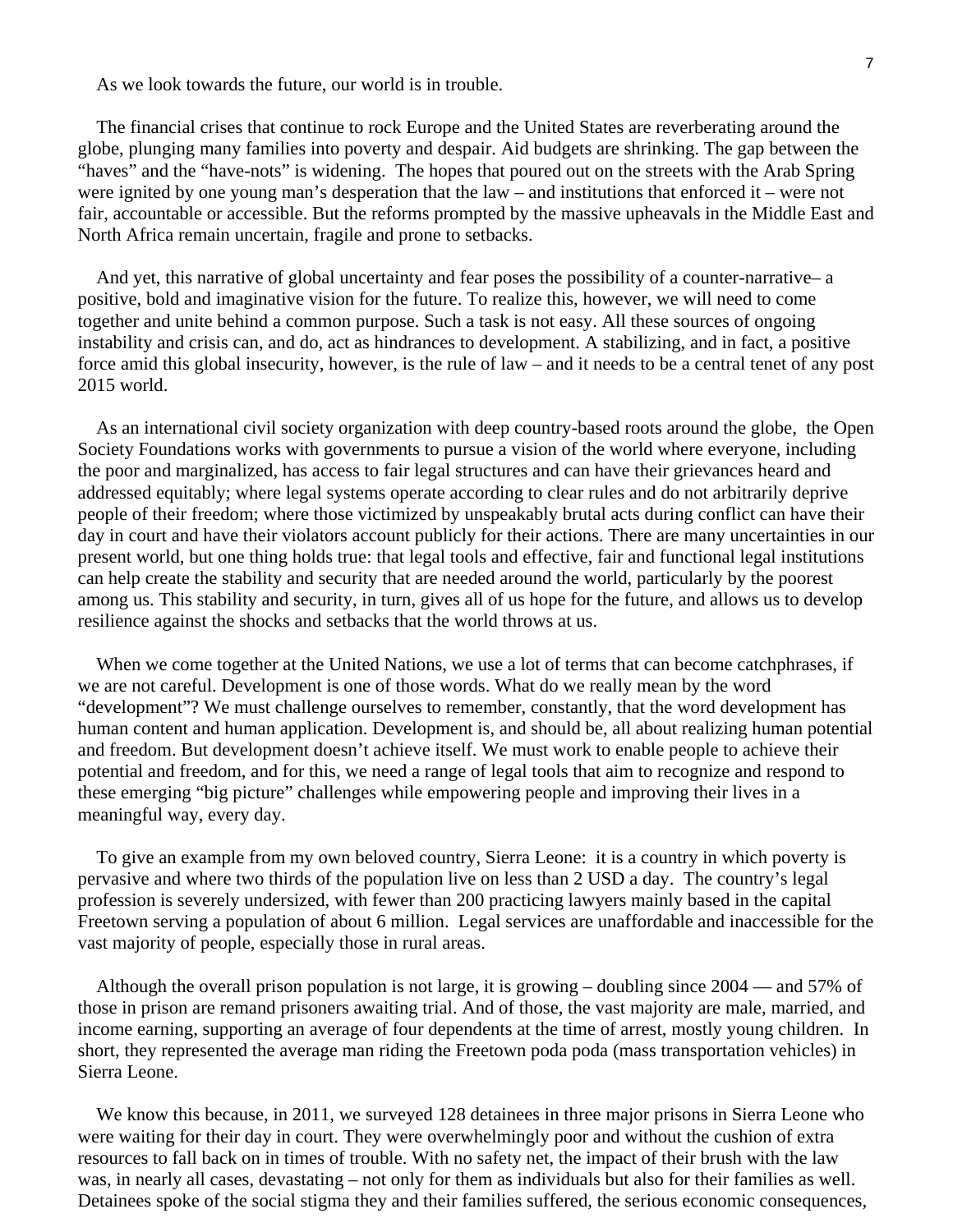including debt and the need to sell household goods to survive, and the contraction of life-threatening illnesses while in detention. On average families spent the equivalent of eight months of earnings on expenses associated with a family member's detention.

 To address this problem, we are working with a local organization, Timap for Justice, on a pilot project which has employed 10 paralegals to work at police stations, prisons and courts in three districts of Sierra Leone. It is part of a much larger community legal empowerment involving 75 paralegals – but in this pilot, the paralegals provide basic information and assistance to suspects immediately after arrest and during their journey through the criminal justice system.

 Despite the small number of paralegals, we have been able to reach and assist more than half of all people who came through the police stations in the three target districts since the project started in 2009. An independent assessment of this pilot by Oxford University conducted during 2009-2010 found that this project "produced impressive impacts on the system as a whole." Specifically, in those prisons where the paralegals work, the pilot resulted in a 20% decrease in the share of prisoners held in pretrial detention. In addition, the pilot intervention has resulted in a 13% increase in detainees at police stations who are released on bail or who have the charges dropped against them entirely." Oxford concluded that these impacts were "remarkable given the small amount of resources available to the pilot and demonstrate the crucial importance of recognition and institutionalization of paralegal services in Sierra Leone."

 This example shows what is possible for families and communities when modest resources are placed into legal empowerment efforts. Significant impact can also be seen in the Democratic Republic of Congo, where we support a different type of legal empowerment effort — the work of mobile gender courts, which operate to address the sexual violence that was so pervasive against women during the DRC's horrific conflict. Women who would otherwise never see, let alone access and participate in, a justice mechanism, are now having their day in court. Alleged rapists are forced to answer for their actions, and if found guilty, are punished. To date, the court is South Kivu has heard over 300 rape cases with a conviction rate exceeding 70%. Local justice for international crimes is providing the basis for stability and justice that has been missing from the community in eastern Congo for so long.

 These types of efforts make us excited about the prospects of a post 2015 agenda which incorporates justice as a core element. The beauty of this new post 2015 process, which succeeds the Millennium Development Goals is that it represents the opportunity to address the shortcomings of the MDGs. The lack of recognition of the rule of law as a critical element for promoting development, and justice as a goal, is surely one. The rule of law are the "missing MDG" or the "9th MDG". Not only is it a goal, it is also a means to achieve all 8 MDGs. It is a founding and cross-cutting principle for the achievement of all MDGs as outlined in the Millennium Declaration.

 We are eager to work with governments, the UN and the High Level Panel of Eminent Persons to develop a vision of the post 2015 agenda which is reflective of open society values, incorporating human rights, accountable governance and the rule of law. The commitment to equity, and particularly, the need to include marginalized groups, is both implicit, and must be made explicit, as a part of these values.

 In the context of the post 2015 thinking, OSF would be interested in exploring a variety of options for incorporating the rule of law into the agenda – whether through analysis of what it would mean to seek a specific post 2015 goal that has the rule of law at its core, or whether the rule of law could be seen as an indicator cutting across other new goals.

 But while civil society has a crucial role to play in these deliberations towards creating a post 2015 agenda, it is really governments who have the final say. The government here with us today has demonstrated a commitment to promoting the rule of law in their own country as a means of promoting development. They have also demonstrated leadership in international and regional contexts by for example joining with the African Union to try to address international crimes.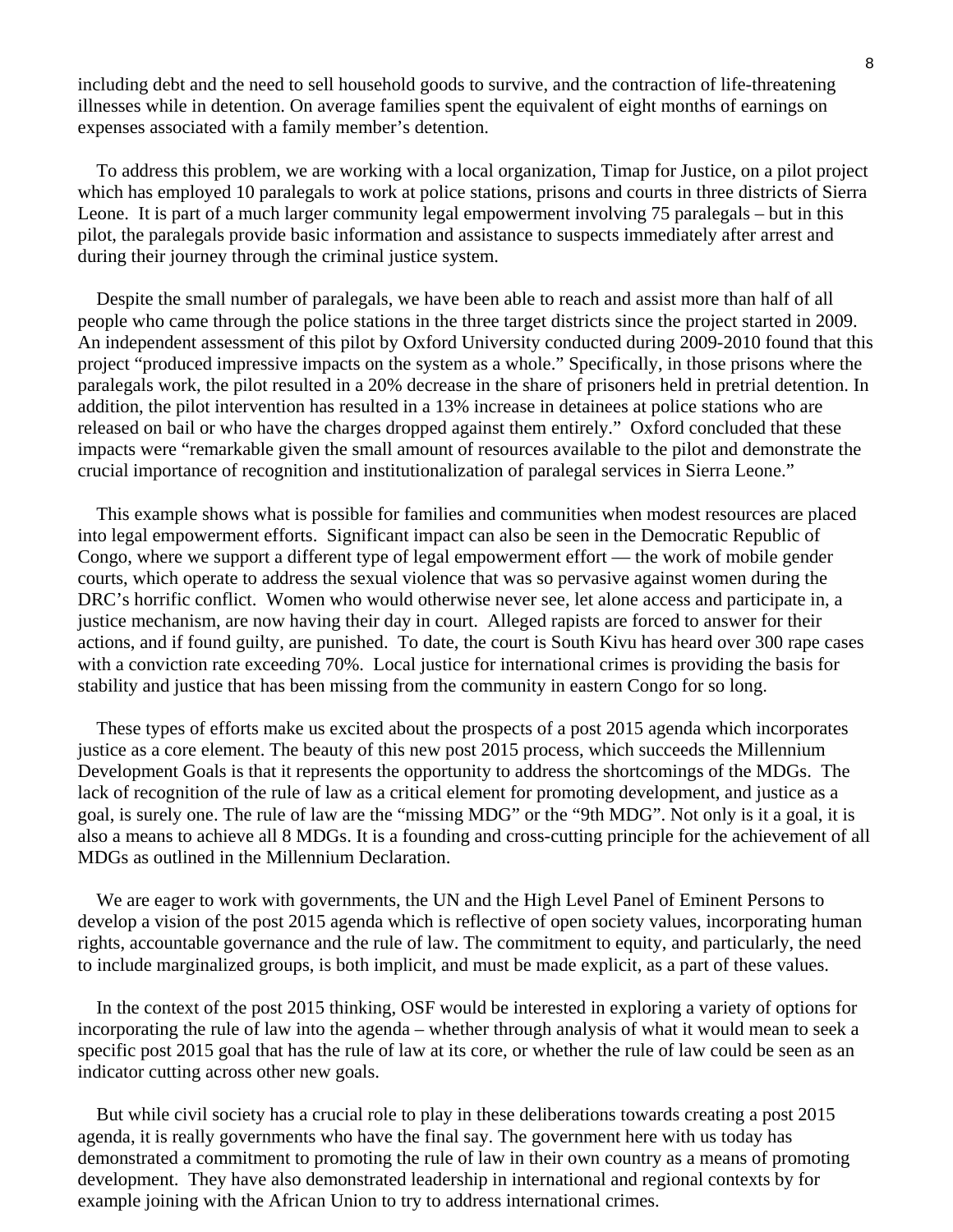Leadership by countries such as Senegal will be crucial in putting the rule of law on the post 2015 agenda. Senegal can do so in a variety of ways. Showing leadership within the African Union discussions on shared values could be one avenue towards building a strong continental dialogue and set of recommendations on the linkage between the rule of law and development, which could in turn feed into the post 2015 process. We would be interested to hear ideas from the minister about how she might view her own role in national, regional, cross-regional and international contexts.

 One only need open a newspaper, listen to the radio, or step outside, to be reminded of the challenges we face in this twenty-first century world. We have a crucial opportunity, with the post-2015 development agenda process, to advance a positive vision of a world where freedom, opportunity, and stability are available to all. How we undertake this process, what commitments governments make, and how we communicate this vision, matters to those who will never set foot in the UN. In this room, we may feel, right now, that the people for whom we undertake this work are very far away from, but we must resist that distance. Those who are furthest from us right now—the poorest, the most marginalized, and the most disenfranchised in our countries—desperately need us to create the platform of stability and security that translates into freedom and opportunity. That platform is built on the rule of law. Let us work together to make it strong.